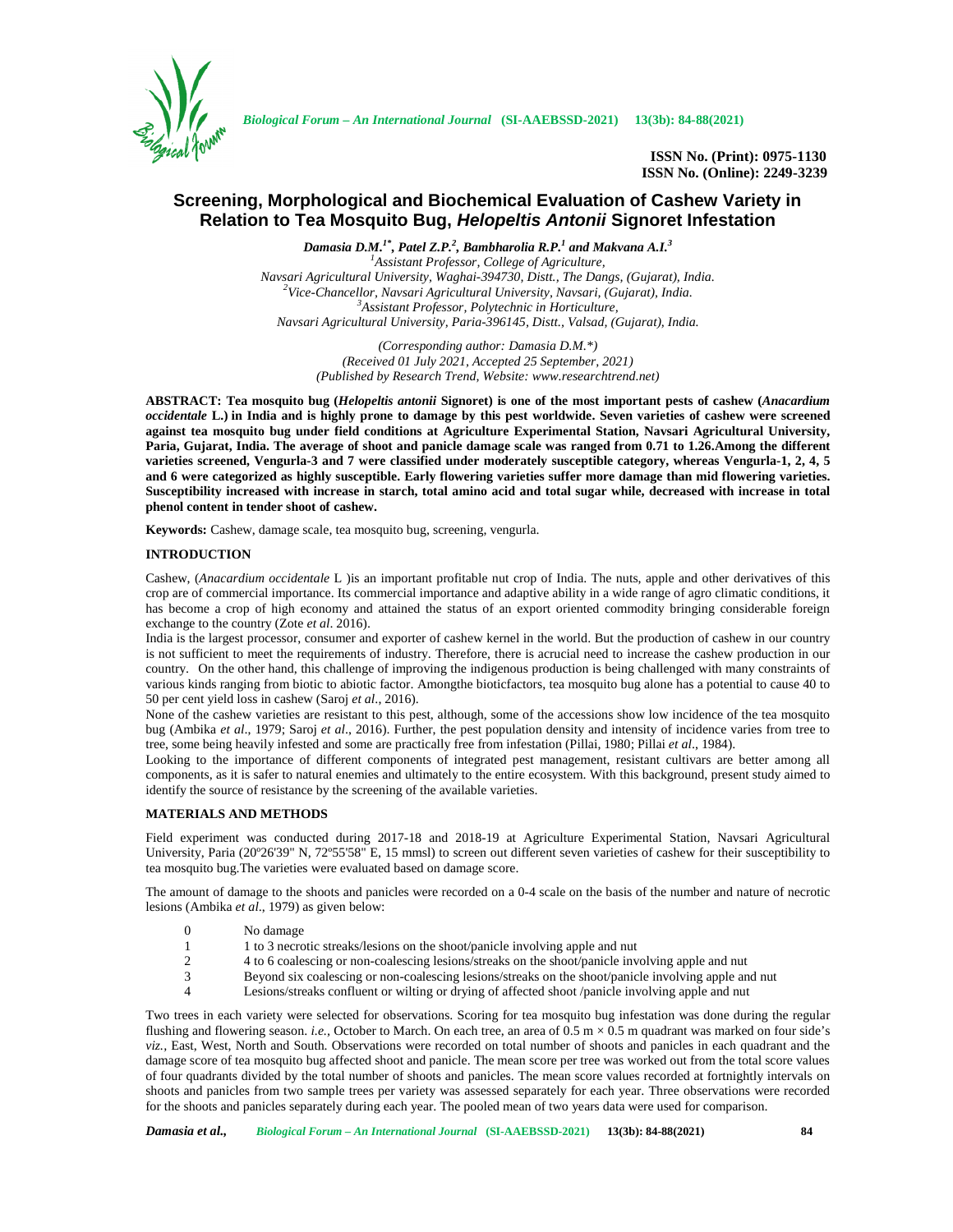The varieties were grouped into a two-way matrix, based on their mean damaged scores to shoots and panicles as developed by Beevi and Mahapatro (2007).

### **Two-way matrix (Shoots × Panicles) for TMB susceptibility classification.**

| <b>Shoots/Panicles</b>  | 0 to 0.50              | 1.0 or more<br>to 1       |
|-------------------------|------------------------|---------------------------|
| 0 to 0.50               | Less Susceptible       | Susceptible               |
| $0.51$ to $1.0$ or more | Moderately Susceptible | <b>Highly Susceptible</b> |

The data on certain morphological characteristics of tested varieties, such as tree habit, leaf shape, color of young leaves, season of flowering and flowering duration were recorded from each varieties in order to study the relationship of these traits with tea mosquito bug. Treehabit: Three trees of each variety were observed and grouped as per the cashew descriptors such as upright and compact, upright and open and spreading. Leafshape: Twenty leaves of each varieties were observed and grouped as per the cashew descriptors such as oblong, obovate (club-shaped) and oval. Colour of young leaves: Twenty leaves of each variety were observed and grouped as per the cashew descriptors such as red, yellow red, green yellow and purple. Season of flowering: Two selected tree of each variety were observed and seasons of flowering was recorded from the date of flowering initiation to date of full bloom and grouped as per the cashew descriptors such as early (Nov-Dec), Mid (Dec-Jan) and Late (Jan-Feb).Flowering duration: Four panicles of each variety were tagged and the duration of flowering was recorded from the day of first flower opening to the day of last flower opening and grouped as per the cashew descriptors such as short (<60 days), medium (60-90 days) and long (>90 days).

For biochemical analysis, new shoots from each variety were collected at the flushing stage. Such new shoots were kept in marked paper bags. The samples brought to the laboratory and washed with distilled water, oven dried at 50°C for 48 hours, powdered into fine powder using pestle and mortar and analyzed for the starch, total amino acid and total phenol by the method of Thimmaiah (1999) and total sugar by the method of Sadasivam and Manikkam (1996). The biochemical traits were analyzed in Agricultural Chemistry and Soil Science Laboratory, College of Agriculture, Navsari Agricultural University, Waghai during 2018.

Data of morphological and biochemical parameters were correlated with damage score of tea mosquito bug in various cashew varieties using standard statistical procedure as suggested by Steel and Torrie (1980).

#### **RESULTS AND DISCUSSION**

The data on shoot damage scale of tea mosquito bug during 2017-18 (Table 1) was in the range of 0.98 to 1.53 in different varieties. Vengurla-3 recorded lowest shoot damage scale (0.98) followed by Vengurla-7 (1.06), Vengurla-5 (1.13), Vengurla-6 (1.22), Vengurla-2 (1.38) and Vengurla-1 (1.44). While, Vengurla-4 recorded highest shoot damage scale (1.53). The data on panicle damage scale of tea mosquito bug (Table 1) was in the range of 0.44 to 1.22 in different varieties. Vengurla-7 recorded lowest panicle damage scale (0.44) followed by Vengurla-3 (0.48), Vengurla-6 (0.68), Vengurla-4 (1.10), Vengurla-5 (1.10) and Vengurla-1 (1.11). While, Vengurla-2 recorded highest panicle damage scale (1.22).

| Sr. No.<br>Variety |            | 2017-18             |                 |               | 2018-19         | Pooled damage scale           |                 |          |    |
|--------------------|------------|---------------------|-----------------|---------------|-----------------|-------------------------------|-----------------|----------|----|
|                    |            | <b>Damage scale</b> |                 |               | Damage scale    | Average<br>of shoot & panicle |                 | Category |    |
|                    |            | <b>Shoots</b>       | <b>Panicles</b> | <b>Shoots</b> | <b>Panicles</b> | <b>Shoots</b>                 | <b>Panicles</b> |          |    |
| . .                | Vengurla-1 | 1.44                | 1.11            | 1.51          | 0.97            | 1.48                          | 1.04            | 1.26     | HS |
| 2.                 | Vengurla-2 | 1.38                | 1.22            | l.20          | 1.03            | 1.29                          | 1.13            | 1.21     | HS |
| 3.                 | Vengurla-3 | 0.98                | 0.48            | 0.92          | 0.44            | 0.95                          | 0.46            | 0.71     | MS |
| 4.                 | Vengurla-4 | 1.53                | 1.10            | 1.39          | 0.88            | 1.46                          | 0.99            | 1.23     | HS |
| 5.                 | Vengurla-5 | 1.13                | 1.10            | 1.00          | 0.88            | 1.06                          | 0.99            | 1.03     | HS |
| 6.                 | Vengurla-6 | 1.22                | 0.68            | 1.03          | 0.66            | 1.13                          | 0.67            | 0.90     | HS |
| 7.                 | Vengurla-7 | 1.06                | 0.44            | 0.90          | 0.43            | 0.98                          | 0.44            | 0.71     | MS |

**Table 1: Tea mosquito bug damage scale on different cashew varieties.**

MS-Moderatoly susceptible HS-Highly susceptible

The data on shoot damage scale of tea mosquito bug during 2018-19 (Table 1) was in the range of 0.90 to 1.51 in different varieties. Vengurla-7 recorded lowest shoot damage scale (0.90) followed by Vengurla-3 (0.92), Vengurla-5 (1.00), Vengurla-6 (1.03), Vengurla-2 (1.20) and Vengurla-4(1.39). While, Vengurla-1 recorded highest shoot damage scale (1.51). The data on panicle damage scale of tea mosquito bug during 2018-19 (Table 1) was in the range of 0.43 to 1.03 in different varieties. Vengurla-7 recorded lowest panicle damage scale (0.43) followed by Vengurla-3 (0.44), Vengurla-6 (0.66), Vengurla-4 (0.88), Vengurla-5 (0.88) and Vengurla-1 (0.97). While, Vengurla-2 recorded highest panicle damage scale (1.03).

The pooled result of two years on shoot damage scale of tea mosquito bug (Table 1) was in the range of 0.95 to 1.46 in different varieties. Vengurla-3 recorded lowest shoot damage scale (0.95) followed by Vengurla-7 (0.98), Vengurla-5 (1.06), Vengurla-6 (1.13), Vengurla-2 (1.29) and Vengurla-4 (1.46). While, Vengurla-1 recorded highest shoot damage scale (1.48).

The pooled data on panicle damage scale of tea mosquito bug (Table 1) was in the range of 0.44 to 1.13 in different varieties. Vengurla-7 recorded lowest panicle damage scale (0.44) followed by Vengurla-3 (0.46), Vengurla-6 (0.67), Vengurla-4 (0.99), Vengurla-5 (0.99) and Vengurla-1 (1.04). While, Vengurla-2 recorded highest panicle damage scale (1.13).

Two years average of shoot and panicle damage scale of tea mosquito bug was in the range of 0.71 to 1.26 in different varieties. Vengurla-3 and Vengurla-7 recorded lowest damage scale (0.71) followed by Vengurla-6 (0.90), Vengurla-5 (1.03), Vengurla-2 (1.21) and Vengurla-4 (1.23). While, Vengurla-1 recorded highest average damage scale (1.26). Based on mean damage scales to shoots and panicles due to tea mosquito bug, varieties Vengurla-3 and Vengurla-7 found moderately susceptible. While, Vengurla-1, Vengurla-2, Vengurla-4, Vengurla-5 and Vengurla-6 found highly susceptible.

Various researchers have screened the different cashew varieties for their reaction to tea mosquito bug and reported that none of the varieties were free from the attack of tea mosquito bug. However, degree of susceptibility was varying among different varieties (Sathiamma, 1979; Ambika, *et al*., 1979; Sundararaju, 1999). Thiramalaraju *et al.,* (2002) at Bangalore, Karnataka reported that Vengurla-1 was highly susceptible, whereas Vengurla-3 was least susceptible and Vengurla-2, Vengurla-4 and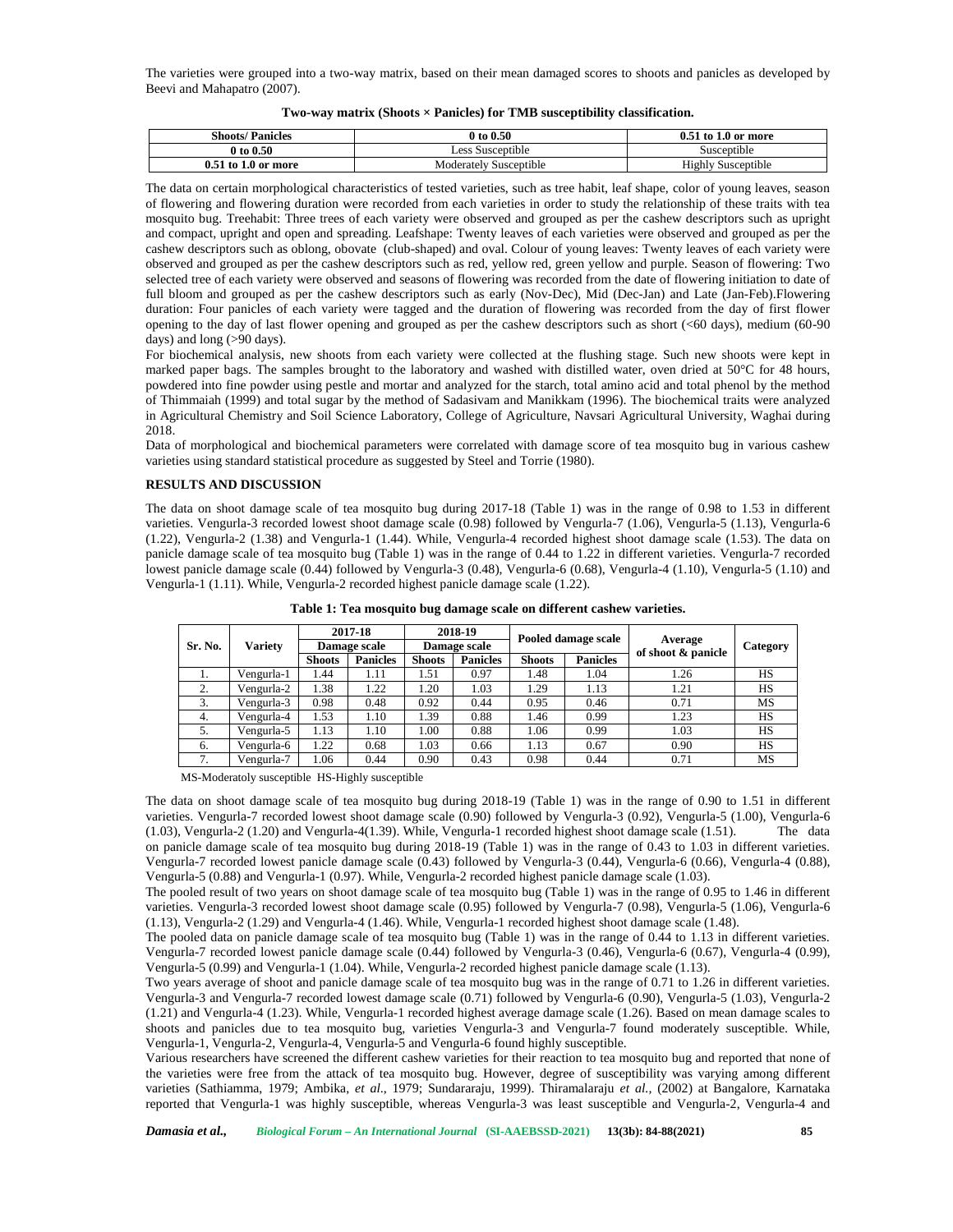Vengurla-5 were moderately susceptible. Naik *et al.* (2013) at Bengaluru, Karnataka observed that Vengurla-7 was promising, Vengurla-1 was susceptible and Vengurla-4 was highly susceptible. Saroj *et al*. (2016) reported that Vengurla-7 and Vengurla-3 were moderately susceptible and Vengurla-4 highly susceptible. According to report of Directorate of Cashew Research, Puttur, Karnataka, Vengurla-4 recorded higher damage scale of 1.38 (Anonymous, 2019). Above report are supports to the present findings.

#### **Morphological characters**

The results pertaining to variation in morphological character of different varieties of cashew are presented in Table 2. All the tested varieties of cashew had upright and compact habit except Vengurla-4 had upright and open type tree habit. Among the tested varieties, Vengurla-1, 4, 5 and 7 had obovate shape leaf, while Vengurla-2, 3 and 6 had oblong shape leaf. Among the tested varieties, Vengurla-1 had red coloured young leaves while, Vengurla-2, 3, 4, 5, 6 and 8 had green yellow coloured young leaves. Among the tested varieties, Vengurla-1, 2 and 4 were of early type and Vengurla-3, 5, 6, and 7 were of mid-season flowering. All the tested varieties had medium flowering duration except Vengurla-1 which had short flowering duration.

| Sr. No.  | Varietv    | <b>Tree habit</b>   | Leaf shape | Colour of young<br>leaves | <b>Season of flowering</b> | <b>Flowering duration</b> |
|----------|------------|---------------------|------------|---------------------------|----------------------------|---------------------------|
| . .      | Vengurla-1 | Upright and compact | Obovate    | Red                       | Early                      | Short                     |
| <u>.</u> | Vengurla-2 | Upright and compact | Oblong     | Green yellow              | Early                      | Medium                    |
| 3.       | Vengurla-3 | Upright and compact | Oblong     | Green yellow              | Mid                        | Medium                    |
| 4.       | Vengurla-4 | Upright and open    | Obovate    | Green yellow              | Early                      | Medium                    |
| .,       | Vengurla-5 | Upright and compact | Obovate    | Green yellow              | Mid                        | Medium                    |
| 6.       | Vengurla-6 | Upright and compact | Oblong     | Green yellow              | Mid                        | Medium                    |
| ⇁<br>. . | Vengurla-7 | Upright and compact | Obovate    | Green yellow              | Mid                        | Medium                    |

**Table 2: Morphological characters of different cashew varieties.**

Correlation between shoots, panicles and average damage scale of tea mosquito bug and different plant characters *viz*., tree habit, leaf shape, colour of young leaves and flowering duration indicated that there were no or negligible impacts of different plant characters on tea mosquito bug as the results were non-significant. Only, season of flowering and tea mosquito bug show significant relationship. There is significant negative correlation between tea mosquito bug damage scale on shoot and panicle and flowering seasons (Table 3). It indicated that, early season flowering varieties suffer more damage than mid-season flowering varieties. The present findings are in close agreement with the findings of Millanzi (1997); Uthaiah *et al*. (1989; 1994), Sundararaju (1999); Sundararaju *et al*. (2006) who reported that the early flowering types suffer more damage than the late flowering ones.

**Table 3: Correlation between different morphological characters with tea mosquito bug damage scale.**

| <b>Particulars</b>                    | <b>Tree habit</b> | Leaf shape | Colour of young<br>leaves | <b>Flowering season</b> | <b>Flowering duration</b> |
|---------------------------------------|-------------------|------------|---------------------------|-------------------------|---------------------------|
| <b>TMB</b> Damage scale<br>on shoot   | 0.537             | $-0.296$   | $-0.576$                  | $-0.925**$              | $-0.577$                  |
| <b>TMB</b> Damage scale<br>on panicle | 0.264             | $-0.207$   | $-0.340$                  | $-0.766*$               | $-0.341$                  |
| Average scale of<br>shoot and panicle | 0.410             | $-0.263$   | $-0.466$                  | $-0.884**$              | $-0.466$                  |

\* Significant at 5% level, \*\* Significant at 1% level

## **Biochemical components of different cashew varieties**

The data on biochemical traits of different cashew varieties are presented in Table 4 indicated that, the total starch content ranged between 7.52 mg/100mg to 19.22 mg/100mg of sample. The quantum of starch was high in the variety Vengurla-4 (19.22 mg/100mg) followed by Vengurla-1 (18.22mg/100mg), Vengurla-5 (13.22 mg/100mg), Vengurla-2 (12.22 mg/100mg), Vengurla-6 (11.88 mg/100mg) and Vengurla-7(10.30 mg/100mg). While, Vengurla-3 recorded least starch content (7.52 mg/100mg).

The total amino acid content ranged between 0.01 mg/100mg to 0.06 mg/100mg of sample. The variety Vengurla-2 recorded highest total amino acid content (0.06 mg/100mg) followed by Vengurla-1 (0.05 mg/100mg), Vengurla-4 (0.03 mg/100mg), Vengurla-6 (0.03 mg/100mg), Vengurla-5 (0.02 mg/100mg) and Vengurla-7(0.02 mg/100mg). While, Vengurla-3 recorded least total amino acid content (0.01 mg/100mg).

| Table 4: Quantities of different biochemical constituents present in the tested cashew varieties. |  |
|---------------------------------------------------------------------------------------------------|--|
|---------------------------------------------------------------------------------------------------|--|

| Sr. No. | <b>Variety</b> | Starch<br>(mg/100mg) | <b>Total amino acid</b><br>(mg/100mg) | <b>Total sugar</b><br>(mg/100mg) | <b>Total phenol</b><br>(mg/100mg) |
|---------|----------------|----------------------|---------------------------------------|----------------------------------|-----------------------------------|
|         | Vengurla-1     | 18.22                | 0.05                                  | 2.82                             | 0.38                              |
| ٠.      | Vengurla-2     | 12.22                | 0.06                                  | 2.08                             | 0.51                              |
| c.      | Vengurla-3     | 7.52                 | 0.01                                  | 1.89                             | 0.91                              |
|         | Vengurla-4     | 19.22                | 0.03                                  | 2.76                             | 0.32                              |
| J.      | Vengurla-5     | 13.22                | 0.02                                  | 2.38                             | 0.48                              |
| 6.      | Vengurla-6     | 11.88                | 0.03                                  | 2.15                             | 0.55                              |
| ⇁       | Vengurla-7     | 10.30                | 0.02                                  | 1.98                             | 0.80                              |

The total sugar content ranged between 1.89 mg/100mg to 2.82 mg/100mg of sample. The variety Vengurla-1 recorded highest total sugar content (2.82 mg/100mg) followed by Vengurla-4 (2.76 mg/100mg), Vengurla-5 (2.38 mg/100mg), Vengurla-6 (2.15 mg/100mg), Vengurla-2 (2.08 mg/100mg) and Vengurla-7(1.98 mg/100mg). While, Vengurla-3 recorded lowest total sugar content (1.89 mg/100mg).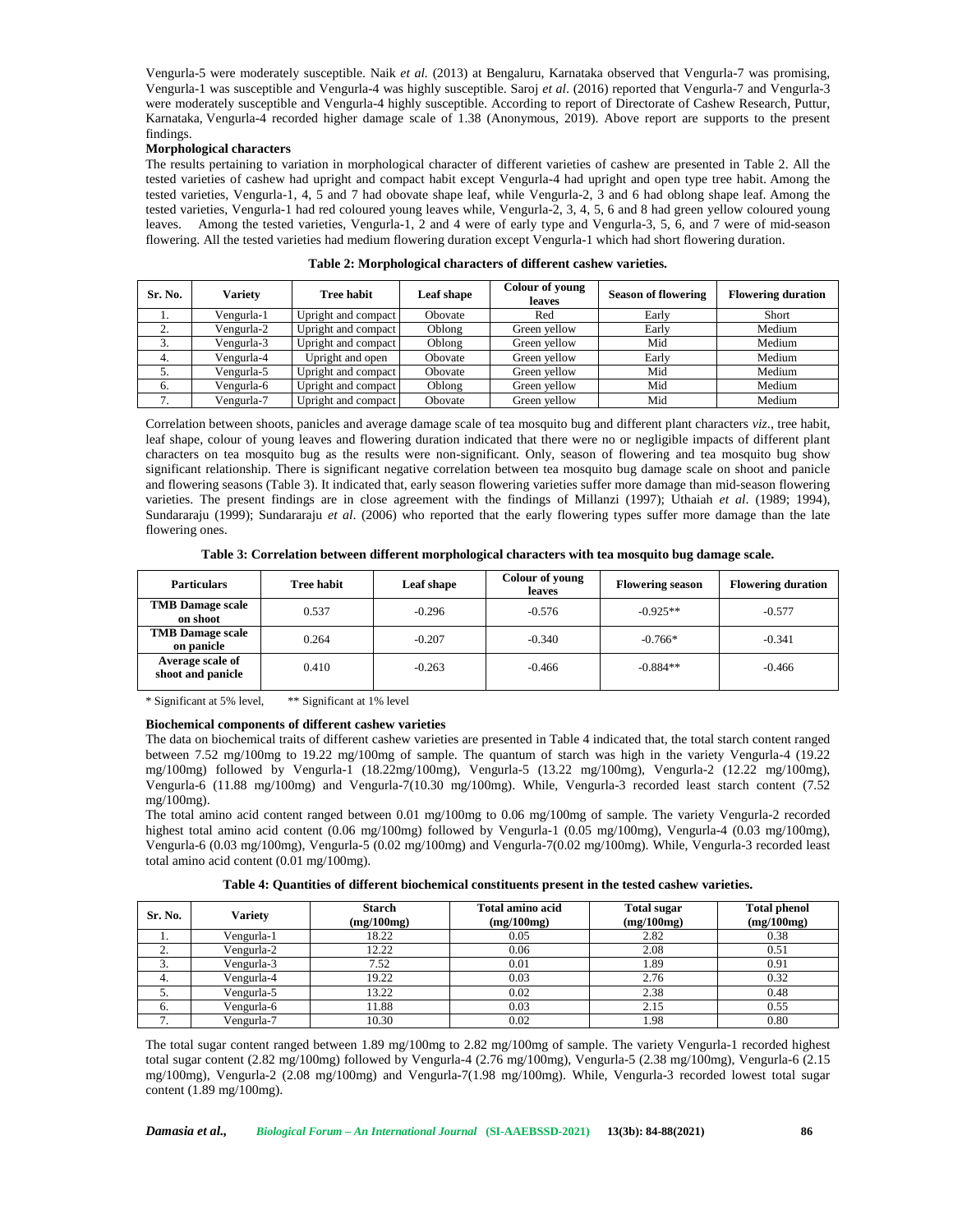The total phenol content ranged between 0.32 mg/100mg to 0.91mg/100mg of sample. The variety Vengurla-3 recorded highest phenol content (0.91mg/100mg) followed by Vengurla-7 (0.80mg/100mg), Vengurla-6 (0.55mg/100mg), Vengurla-2 (0.51 mg/100mg), Vengurla-5 (0.48mg/100mg) and Vengurla-1 (0.38mg/100mg). While, Vengurla-4 recorded least phenol content (0.32mg/100mg).

The correlation coefficient data are presented in Table 5 indicated that there were significant positive association between starch and tea mosquito bug damage scale on shoot and average scale of shoot and panicle. It indicated that increase in starch content increase tea mosquito bug damage and vice versa. A significant positive relationship between total amino acid and average damage scale of shoot and panicle indicated the increase in total amino acid content in plant increases damage of tea mosquito bug and vice versa. Significant positive relationship between total sugar and tea mosquito bug damage scale on shoot and average scale of shoot and panicle was found during the studies. It also indicated the increase in total sugar increases the pest damage and vice versa. Significant negative association between total phenol and tea mosquito bug damage scale on shoot, panicle and average damage scale of shoot and panicle indicated decrease in phenol content increases the pest damage and vice versa.

| <b>Particulars</b>                    | Starch(mg/100mg) | <b>Total amino</b><br>acid(mg/100mg) | Total sugar (mg/100mg) | Total phenol (mg/100mg) |
|---------------------------------------|------------------|--------------------------------------|------------------------|-------------------------|
| <b>TMB</b> damage<br>scale on shoot   | $0.914**$        | 0.727                                | $0.852*$               | $-0.864*$               |
| <b>TMB</b> damage<br>scale on panicle | 0.715            | 0.751                                | 0.668                  | $-0.871*$               |
| Average scale of<br>shoot and panicle | $0.850*$         | $0.779*$                             | $0.795*$               | $-0.922**$              |

|  | Table 5: Correlation between biochemicalparameters with tea mosquito bug damage scale |  |
|--|---------------------------------------------------------------------------------------|--|
|  |                                                                                       |  |

\* Significant at 5% level , \*\* Significant at 1% level

According to Annapoorna and Nagaraja (1988), the total phenol content of tender shoots in the least susceptible accessions was significantly higher as compared to that of highly susceptible accessions. Bindu and Beevi (2002) observed that, higher quantities of phenol and low sugar content was noticed in most of the less susceptible cashew types, as compared to susceptible types. Thirumalaraju (2002) and Naik (2010) found significant positive association between per cent TMB damage and content of starch, total sugar and total amino acids, while total phenol content had significant negative correlation with per cent TMB damage in cashew. The above reports are in close agreement with the present findings.

#### **CONCLUSION**

It can be concluded from the present investigation that, Vengurla-3 and Vengurla-7 was registered as moderately susceptible varieties. The Vengurla-1, Vengurla-2, Vengurla-4, Vengurla-5 and Vengurla-6 were reported highly susceptible varieties. The biochemical trait such as total phenol was noticed significantly highest and starch, total amino acid and total sugar were significantly lowest in the moderately susceptible (V-3 and V-7) compared to the highly susceptible varieties (V-1, V-2, V-4, V-5 and V-6).

## **FUTURE SCOPE**

Morphological trait such as mid or late season flowering and biochemical trait such as total phenol, starch, total amino acid and total sugar are responsible for impart resistance against tea mosquito bug. These traits could be used for developing resistant cashew varieties against tea mosquito bug in the near future.

**Acknowledgements**. The authors wish to express sincere thanks to Research Scientist of Agriculture Experimental Station, Navsari Agricultural University, Paria, Gujarat, India for laboratory and field facilities during research work. **Conflict of interest**. The authors declare no conflict of interest.

#### **REFERENCES**

- Ambika, B., Abraham, C. C. and Vidyadharan, K. K. (1979). Relative susceptibility of cashew types to infestation by *Helopeltis antonii* Signoret (Heteroptera: Miridae). *Proceedings of placrosym II, India*, 513-516.
- Annapoorna, R. K. and Nagaraja, K. V. (1988). Tea mosquito (*Helopeltis antonii* Signoret) induced chemical changes in cashew. *Cashew Bulletin*, *25*(1):8-11.

Anonymous (2019). Annual Report 2018-2019, ICAR-Directorate of Cashew Research, Puttur, Karnataka, India, *pp*. 18-19.

- Beevi, S. P. and Mahapatro, G. K. (2007). A new field screening methodology for cashew genotypes against tea mosquito bug, *Helopeltis antonii* Signoret. *Journal of Plantation Crops*, *35*(3): 139-145.
- Bindu, N. and Beevi, S. P. (2002). Comparative evaluation of biochemical constituents in susceptible and less susceptible cashew types: a case study induced by TMB infestation. *The Cashew, 16*(1): 29-36.
- Millanzi, K. J. K. (1997). Screening of cashew clones for reaction to *Helopeltis*. *Proceeding of International Cashew and Coconut Conference, Dar Es Salaam, Tanzania, pp.* 117-120.

Naik, M. C. (2010). Bioecology and management of *Helopeltis antonii* Signoret (Hemiptera:Miridae) on cashew in coastal Karnataka, *Ph.D. Thesis, University of Agricultural Sciences*, *Bangalore,pp*. 66-97.

- Naik, M. C., Pramod, B. Sasivihally, K., Kalavathi and Chakravarthy, A. K. (2013). Screening cashew varieties against *Helopeltis antonii* Signoret (Hemiptera: Miridae) in coastal Karnataka, *Insect Environment, 19*(2): 121-122.
- Pillai, G. B. (1980). Pest problem of cashew. *Cashew Causeri, 2*(2): 3-10.
- Pillai, G. B., Singh, V., Dubey, O. P. and Abraham, V. A. (1984). Seasonal abundance of tea mosquito, *Helopeltis antonii* Signoret on cashew in relation to meteorological factors. *International Society for Horticultural Sciences, Kerala*, *India*, *pp.* 103-110.

Sadasivam, S. and Manikkam, A.(1996). Biochemical Methods, 2<sup>nd</sup> Edition, New Age International (P) Limited Publisher, New Delhi. pp. 193– 194.

Saroj, P. L., Bhat, P. S. and Srikumar, K. K. (2016). Tea mosquito bug (*Helopeltis* spp.)-A devasting pest of cashew plantations in India: A review. *Indian Journal of Agricultural Sciences, 86*(2): 151-162.

Sathiamma, B. (1979). Varietal reaction of cashew to tea mosquito, *Helopeltis antonii* S. (Hemiptera: Miridae), a major pest of cashew. *Proceeding of Plantation Crops Symposium II. pp*. 530-534.

Steel, R. G. D. and Torrie, J. H. (1980). Principles and procedures of statistics. Publ. *McGraw-Hill Book Company*, *New York*, *pp.* 25-31.

*Damasia et al., Biological Forum – An International Journal* **(SI-AAEBSSD-2021) 13(3b): 84-88(2021) 87**